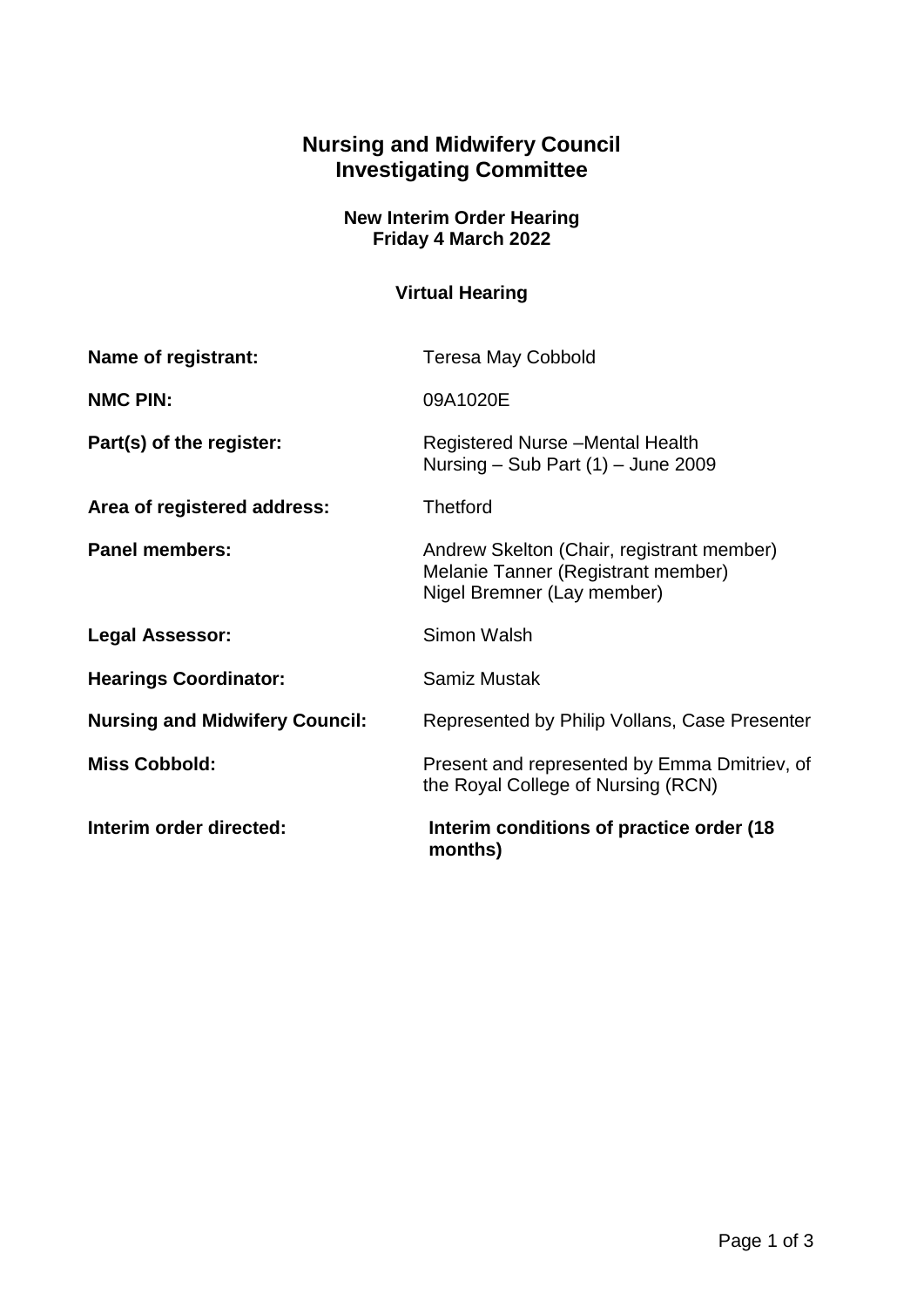## **Decision and reasons on interim order**

The panel decided to make an interim conditions of practice order for a period of 18 months.

'For the purposes of these conditions, 'employment' and 'work' mean any paid or unpaid post in a nursing, midwifery or nursing associate role. Also, 'course of study' and 'course' mean any course of educational study connected to nursing, midwifery or nursing associates.'

- 1. You must not practise as a registered nurse in any community setting. For the avoidance of doubt, this does not restrict you from working in a nursing home or a residential home.
- 2. You must meet with your line manager, mentor, or supervisor at least monthly to discuss your performance. In particular, your performance in relation to your:
	- Knowledge of and adherence to professional boundaries;
	- Safeguarding practice; and,
	- Knowledge of and adherence to local policies, procedures and guidance relating to the above.
- 3. Prior to any review hearing, you must send your case officer a report from your line manager, mentor, or supervisor which specifically comments on your performance in the areas identified in condition 2.
- 4. [PRIVATE]
- 5. You must keep the NMC informed about anywhere you are working by:
	- (a) Telling your case officer within seven days of accepting or leaving any employment.
	- (b) Giving your case officer your employer's contact details.